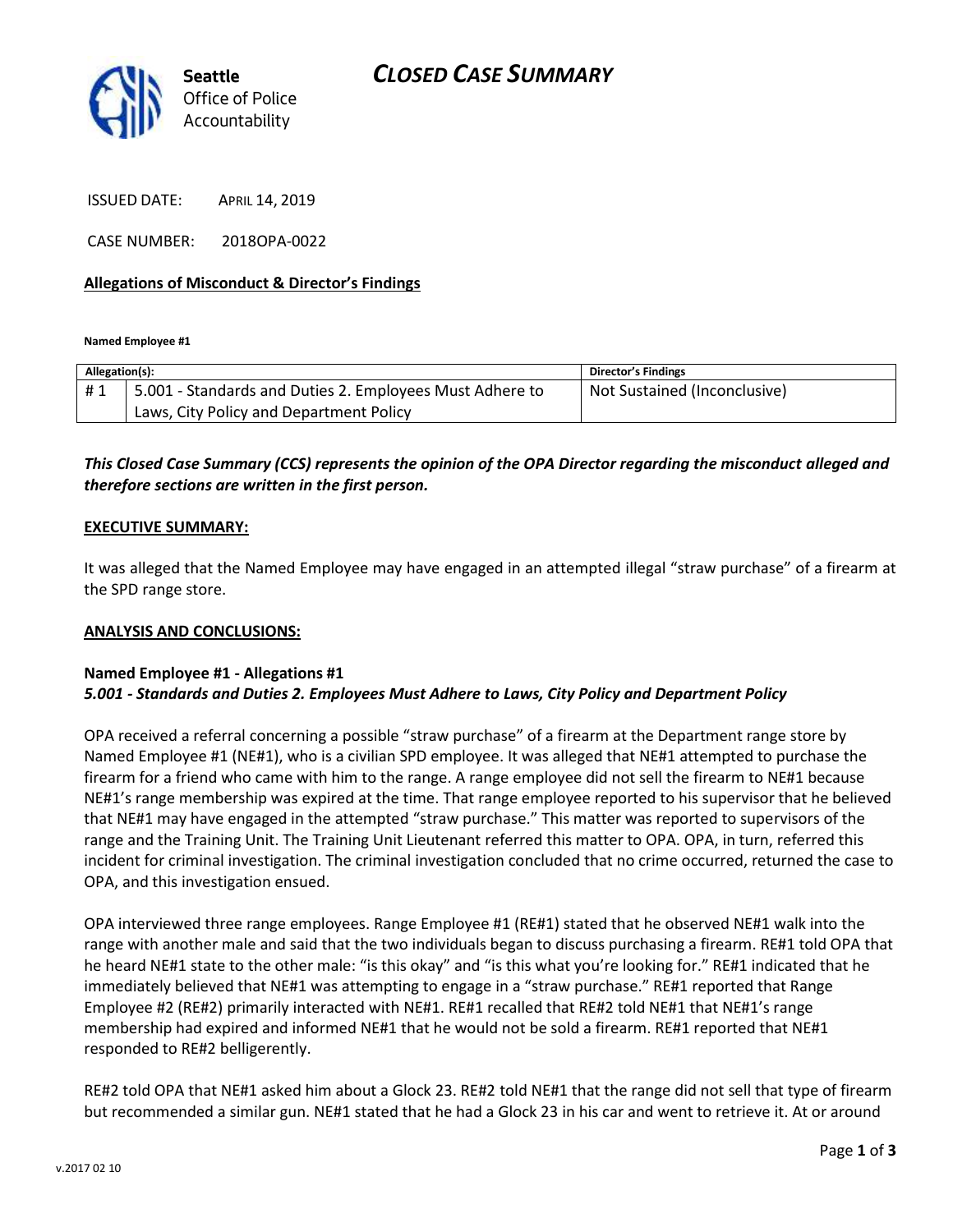

## *CLOSE CASE SUMMARY*

OPA CASE NUMBER: 2018OPA-0022

that time, RE#2 observed that NE#1's range membership was expired when he looked at the membership identification card that was affixed to the outside of NE#1's clothing. NE#1 re-entered the store and RE#2 showed NE#1 and his friend a similar model Glock firearm. Both NE#1 and his friend handled the gun. RE#2 reported that it appeared to him that the friend was approving the purchase of the firearm because the friend was nodding his head in the affirmative. NE#1 then attempted to purchase the firearm; however, RE#2 told him that he could not do so because his membership at the range was expired. NE#1 grew upset and began arguing about his membership. RE#2 reported that NE#1 demanded to be able to renew his membership. RE#2 informed NE#1 that, due to the fact that his membership had been expired for six or more months, NE#1 would have to go through the application process again. NE#1 then demanded his membership card back but RE#2 refused to return the expired card to NE#1, stating that it was range property. NE#1 then left the range store.

Range Employee #3 (RE#3) was also present in the range store. RE#3, like RE#1 and RE#2, observed NE#1 discussing the firearm with his friend and saw them passing the gun between them. RE#3 stated that it appeared to him that NE#1 was attempting to purchase the gun, but that he did not know whether NE#1 was intending to do so on behalf of himself or, instead, on behalf of NE#1's friend. RE#3 told OPA, in his experience, it was normal for people looking at firearms together to pass the guns between each other in order to share opinions. RE#3 further told OPA that he heard NE#1 and the other individual conversing in a language other than English. RE#3 recalled hearing the conversation between NE#1 and RE#2 concerning NE#1's request to renew his membership, as well as RE#2's refusal to renew the card at that time. RE#3 confirmed that NE#1 did not complete any of the paperwork necessary to purchase the firearm.

OPA also interviewed the Sergeant who supervises the SPD range. The Sergeant told OPA that RE#1 reported the purported "straw purchase" several days after it occurred. The Sergeant spoke with RE#1, RE#2, and RE#3 concerning this incident. He stated that he learned that RE#2 took NE#1's membership card and that RE#2 and NE#1 then got into a heated discussion. The Sergeant told OPA that, based on what he learned, he did not believe that NE#1 was attempting to engage in a "straw purchase."

OPA further interviewed both NE#1 and the individual who accompanied him to the range. NE#1 explained that he is employed as SPD's liaison to the East African community. He told OPA that the individual who came to the range with him was a South Seattle business owner who was seeking NE#1's advice on purchasing a firearm for his personal safety. NE#1 indicated that he took the individual to SPD Headquarters to fill out the paperwork for a concealed carry permit, which included fingerprinting. The individual also asked where he could purchase a firearm and NE#1 recommended the range store. NE#1 said that he brought the individual to the range store to show him different types of firearms, including Glocks. NE#1 also stated that he went to his car and retrieved his personal weapon in order to use it for the purpose of comparison. NE#1 told OPA that he had no intention of purchasing a firearm on the date in question and acknowledged that the individual's paperwork had not been completed as of that date. NE#1 stated that he did not, himself, complete any paperwork.

Lastly, OPA interviewed the individual who came with NE#1 to the range. That individual confirmed that he went to the range. He stated that he did so to explore purchasing a firearm. He told OPA that his brother had been shot and killed and he was seeking a firearm for personal protection. The individual told OPA that he wanted to purchase a firearm and intended to fill out the necessary paperwork to do so. He denied that NE#1 attempted to purchase a firearm on his behalf and stated that NE#1 simply brought him to the range to assist him.